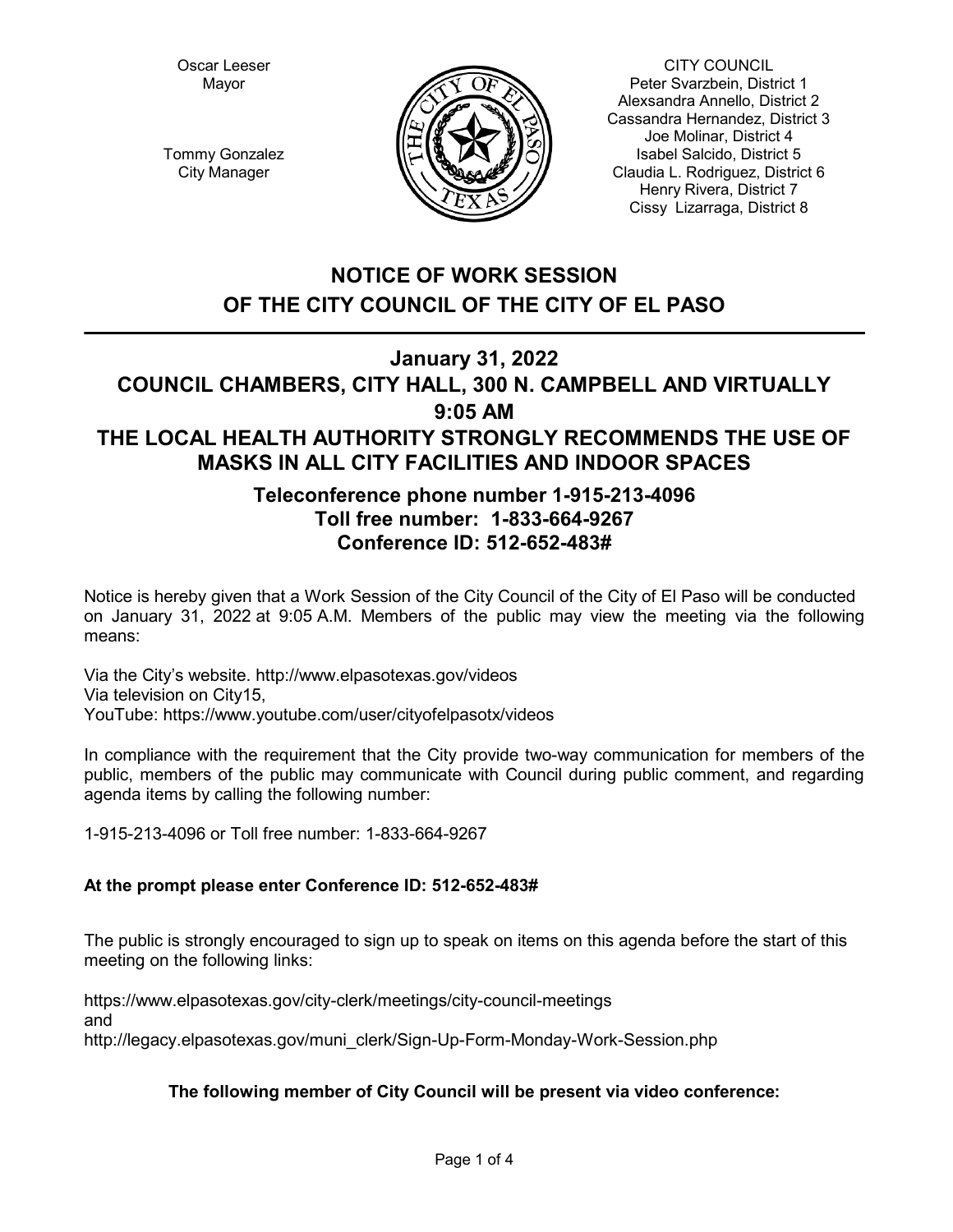### **Representative Cassandra Hernandez**

## **A quorum of City Council must participate in the meeting.**

## **AGENDA**

**1.** Presentation and discussion by the COVID-19 Response and Recovery Cross-Functional Team providing information on key activities, efforts, and processes.

**[22-109](http://elpasotexas.legistar.com/gateway.aspx?m=l&id=/matter.aspx?key=6573)**

- 1. Overview (Tommy Gonzalez)
- 2. City Attorney Overview (Karla Nieman)
	- a) State Disaster Declarations
	- b) Emergency Ordinances
	- c) Greg Abbott, in his official capacity as Governor of Texas v. City of El Paso and Statewide Mask Mandate Litigation
	- d) Additional Updates
- 3. Team Lead Report:
	- a) Health Focus (Hector Ocaranza, M.D.)
	- b) Data Analysis (David Coronado)
	- c) Financial Focus (Robert Cortinas)
	- d) Community Vulnerabilities and Human Services (Nicole Ferrini) 1) Discussion and action authorizing the City Manager or his designee to establish appropriations in the amount of \$9,000,000.00, whereas the City of El Paso is the recipient of the American Rescue Plan Act ("ARPA") grant funds in the amount of \$154,365,135, the City Council approves the appropriation of the grant funds from the Coronavirus State and Local Fiscal Recovery Funds in accordance with the requirements stipulated by the American Rescue Plan Act and federal guidelines in the Final Rule to respond to the COVID-19 public health emergency or its negative economic impacts.
- 4. City Manager Wrap-up (Tommy Gonzalez)

#### **All Districts**

City Manager's Office, Cary Westin, (915) 212-1063

**2.** Discussion and action on an Emergency Ordinance re-enacting Emergency Ordinance No. 019035 extending a Disaster Declaration due to a Public Health Emergency.

#### **All Districts**

Fire, Chief Mario D'Agostino, (915) 212-6505

**3.** Discussion and action on an Emergency Ordinance re-enacting and amending Emergency Ordinance No. 019036 instituting emergency measures, to include that boards and commissions may meet by videoconference if not required to meet in person under state law, as re-enacted, restated and amended by

**[22-127](http://elpasotexas.legistar.com/gateway.aspx?m=l&id=/matter.aspx?key=6591)**

**[22-119](http://elpasotexas.legistar.com/gateway.aspx?m=l&id=/matter.aspx?key=6583)**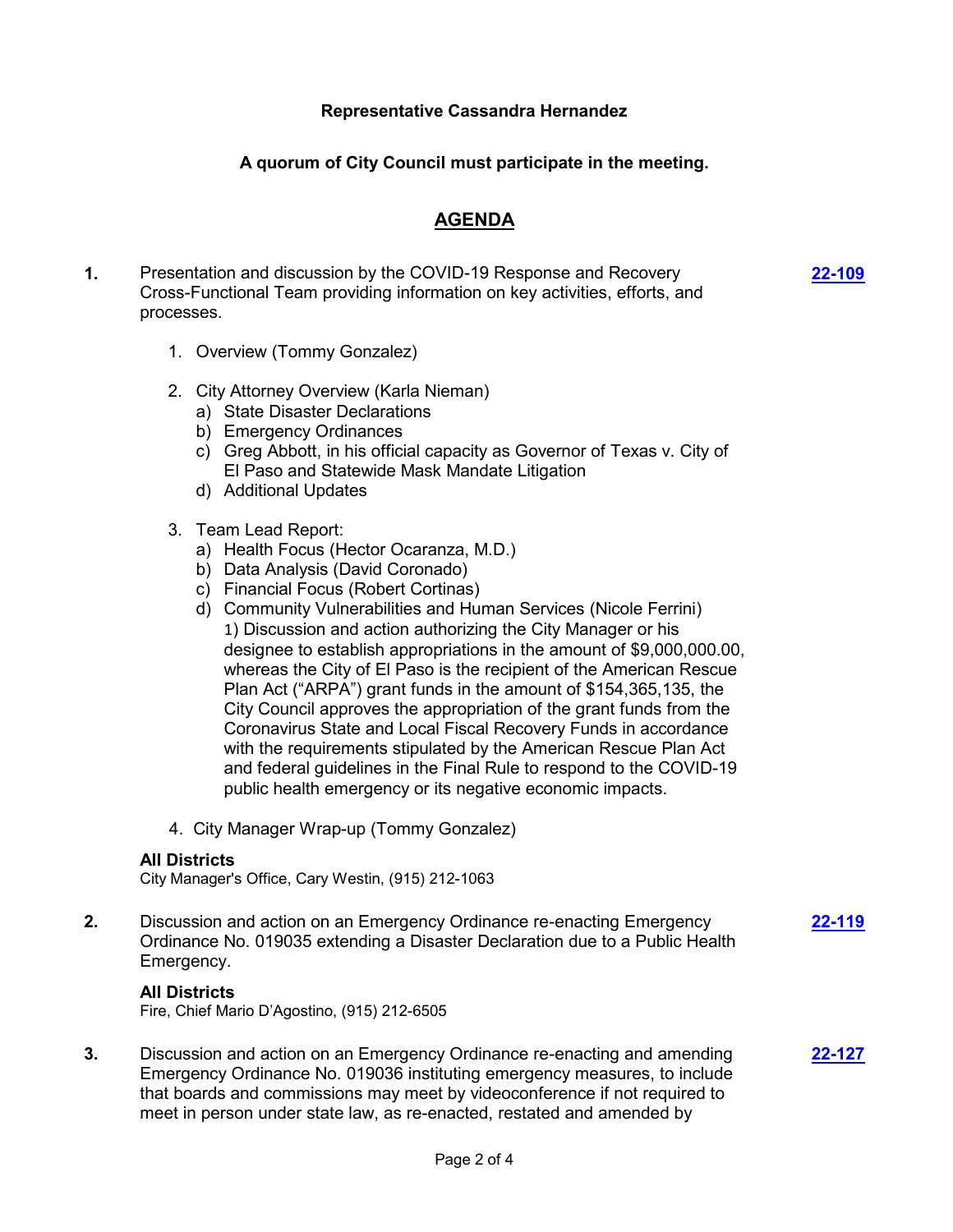Emergency Ordinance No. 019151; and further re-enacted and amended by Emergency Ordinance Nos. 019156, 019169, 019191 and 019278; penalty as provided in Section 8.

#### **All Districts**

Fire, Chief Mario D'Agostino, (915) 212-5605

**4.** Discussion and action on an Emergency Ordinance re-enacting Emergency Ordinance No. 019241; allowing temporary uses on the public right of way and private property by suspending various City Ordinances; Penalty as provided in Section 6. **[22-97](http://elpasotexas.legistar.com/gateway.aspx?m=l&id=/matter.aspx?key=6561)**

#### **All Districts**

Capital Improvement Department, Sam Rodriguez, (915) 212-0065

**5.** Discussion and action on proposed amendments to the City Charter through a November 2022 Charter Election and to authorize the City Attorney to engage outside counsel to assist with the Charter amendments. **[22-108](http://elpasotexas.legistar.com/gateway.aspx?m=l&id=/matter.aspx?key=6572)**

#### **All Districts**

City Attorney's Office, Karla M. Nieman, (915) 212-0033 City Attorney's Office, Kristen Hamilton-Karam, (915) 212-0033

**6.** Approve a plan of action for safeguarding the buildings in the Union Plaza Area that are exposed to the elements and continued deterioration due to existing partial demolition. This is following Council directive. **[22-126](http://elpasotexas.legistar.com/gateway.aspx?m=l&id=/matter.aspx?key=6590)**

#### **All Districts**

Capital Improvement Department, Sam Rodriguez (915) 212-7301

## **EXECUTIVE SESSION**

#### **The following member of City Council will be present via video conference:**

#### **Representative Cassandra Hernandez**

The City Council of the City of El Paso may retire into EXECUTIVE SESSION pursuant to Section 3.5A of the El Paso City Charter and the Texas Government Code, Chapter 551, Subchapter D, to discuss any of the following: (The items listed below are matters of the sort routinely discussed in Executive Session, but the City Council of the City of El Paso may move to Executive Session any of the items on this agenda, consistent with the terms of the Open Meetings Act and the Rules of City Council.) The City Council will return to open session to take any final action and may also, at any time during the meeting, bring forward any of the following items for public discussion, as appropriate.

Section 551.071 CONSULTATION WITH ATTORNEY Section 551.072 DELIBERATION REGARDING REAL PROPERTY Section 551.073 DELIBERATION REGARDING PROSPECTIVE GIFTS Section 551.074 PERSONNEL MATTERS Section 551.076 DELIBERATION REGARDING SECURITY DEVICES OR SECURITY AUDITS Section 551.087 DELIBERATION REGARDING ECONOMIC DEVELOPMENT NEGOTIATIONS Section 551.089 DELIBERATION REGARDING SECURITY DEVICES OR SECURITY AUDITS; CLOSED MEETING